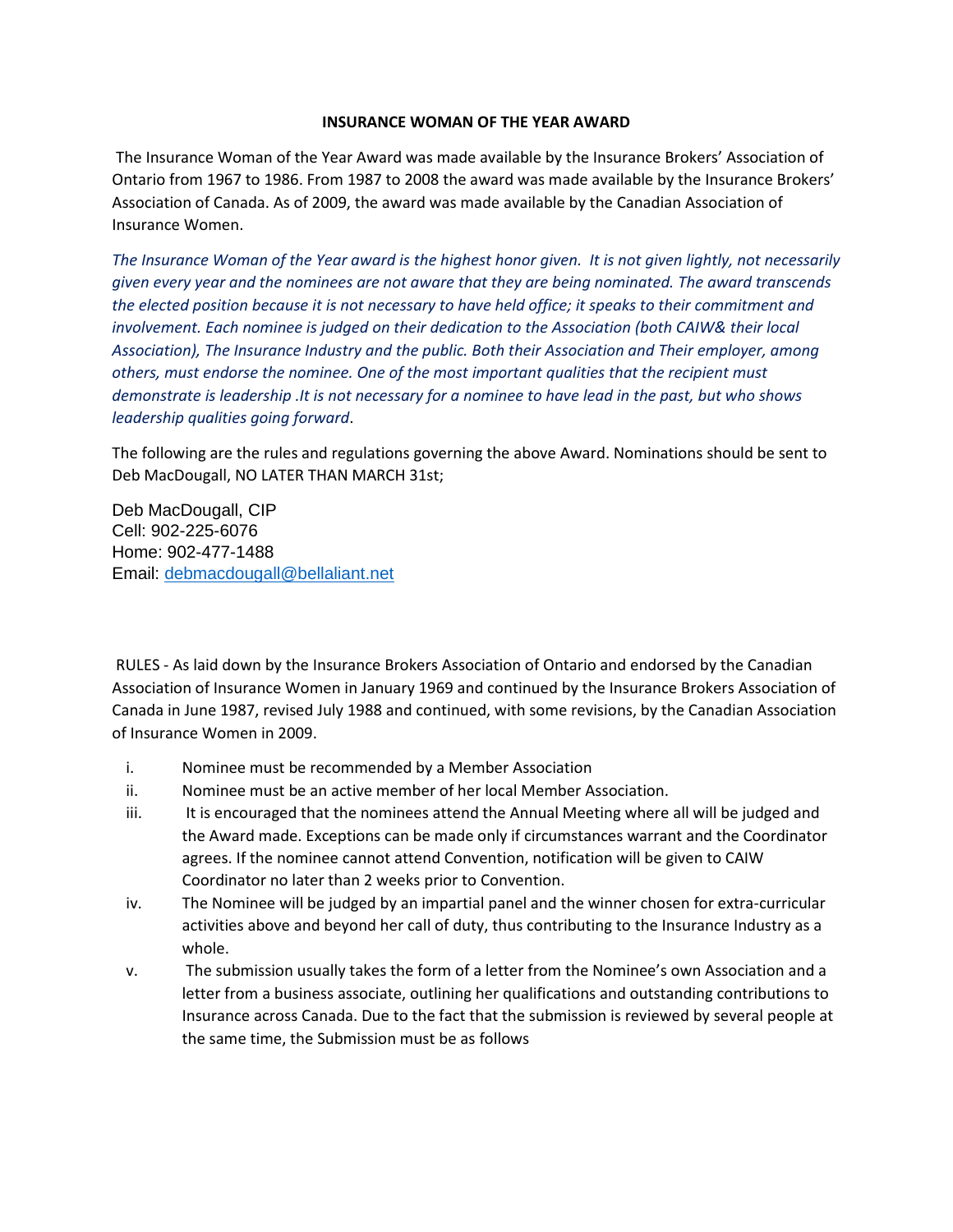a. Concise.

b. In Chronological order.

 c. List all positions held within each Association. Please do not assume that the selection committee will know the internal workings of an individual association. An example would be if the nominee is shown as President for 1999, and has served as First Vice President and then as Past President. All positions must be clearly shown.

d. List all positions held within CAIW. Be specific on each position held.

 e. Most associations attach duties of the Past Presidents (Nominating Committee, etc.) This too must be shown.

 f. List, in the same manner, involvement in any insurance organization, on a voluntary basis. h. The covering letter should be from the local association, on local association letterhead. i. The employer's letter supporting the nomination should follow. This letter should include the best qualities of the nominee leadership abilities, professionalism, caring individual, etc.

 g. Testimonials from other interested parties (Institute, Brokers, and Insurers) should be included.

 h. The CAIW Chair will send a letter to all member associations in October/November asking them to consider nominating one of their members. The Chair will send a reminder letter to those associations again before the end of February.

 i. The Coordinator gathers the submissions, which are subsequently handed over to the judges at the Annual Meeting. The more information the judges have, the easier it is for them to come to a decision.

 j. As nominations can only be considered for the year in which they are submitted, Local Associations who have an outstanding member whom they wish to support should continue to submit her qualifications for consideration.

 k. The panel of judges is made up of past recipients of this Award present at the Annual General Meeting.

l. The submissions are judged according to the scoring system currently in place.

 m. This Award is presented at the Banquet, closing the Annual Meeting and consists of a plaque and carrying case to be returned each year. A smaller trophy is to be kept by the winner.

n. The nominations must be received by the CAIW Coordinator no later than March 31st.

 o. At the Annual General Meeting, a previous recipient will pick up any submissions, the personal trophy, and arrange for a presenter, if required.

 p. The previous year's recipient is also contacted by the Coordinator and is requested to have the plaque and carrying case at the Annual Meeting for presentation to the next winner.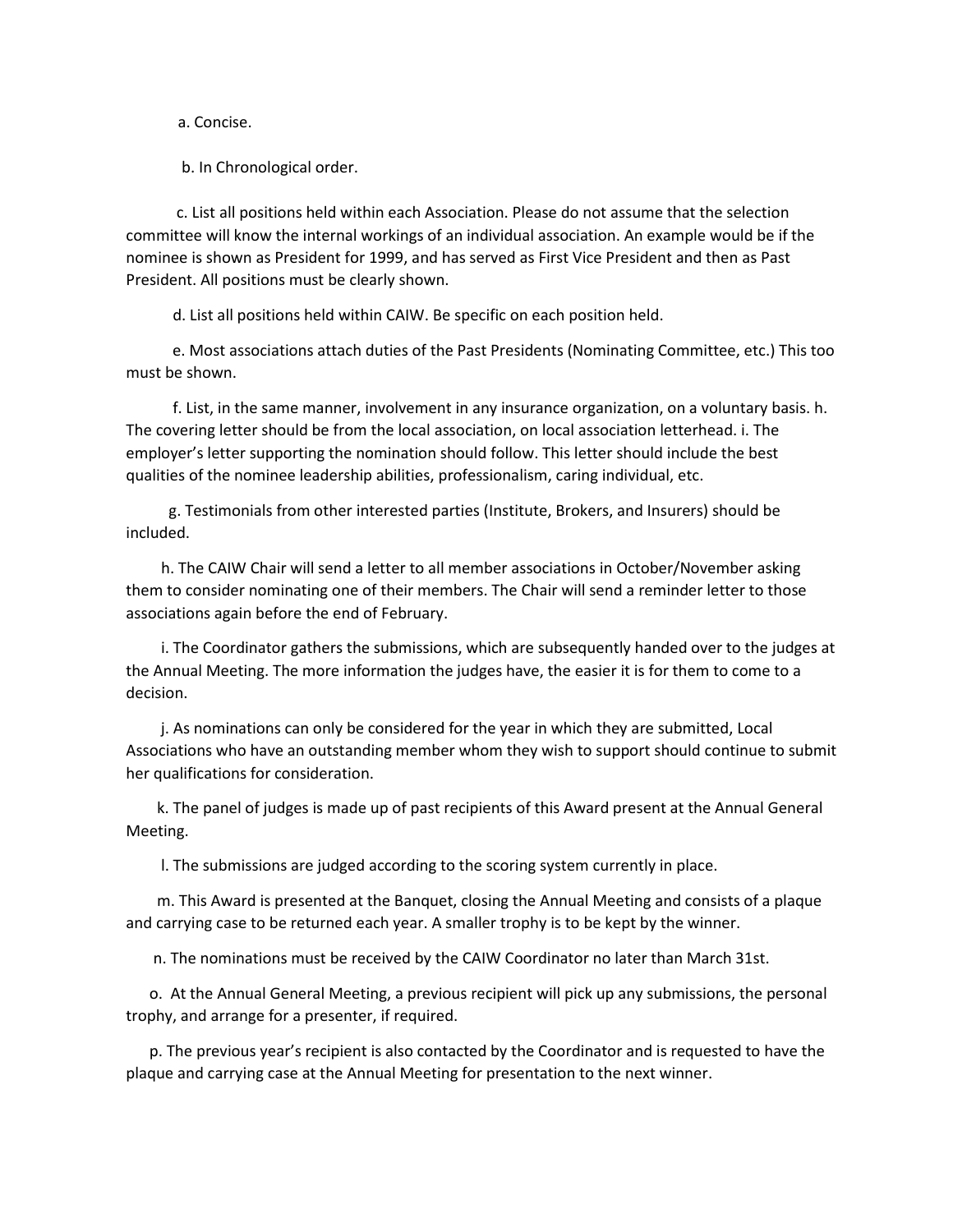q. Following the selection by the Committee, the presenter is given the winning candidate's credentials along with an established preamble for the presentation.

 r. Arrangements are subsequently made with Canadian Underwriter for an article to be published in the next issue outlining the winning candidate.

s. The winner has the plaque engraved and the bill is sent to CAIW Treasurer for payment.

## **INSURANCE WOMEN OF THE YEAR AWARD WINNERS FROM 1967 – PRESENT**

1968.......Roberta Parks 1994...... Jodi Runnells 1969 .......Jeanne-Marie Mayette 1995...... No award presented 1970.......Rita McCourt 1996...... Marg Stanton 1971.......Gladys Venturini 1997...... No award presented 1972.......Mary Kellier 1998...... The late Marion Mayor 1973.......Violet Parker 1999...... Gloria Keene 1974.......Colleen Sampson 2000...... Donna Landry 1975.......Margaret Hubbard 2001...... No award presented 1976.......Diane Wigley 2002...... Karen Akeson 1977.......Mildred Kovacevich 2003...... Louise Morel 1978.......Beverley Ninos 2004...... Jerri Burke 1979.......Hilda MacCallum 2005...... No award presented 1980.......Norma Kane 2006...... Donna Brown 1981.......Dorothy Jeffrey 2007...... Michèle Malo 1982.......Joan Lacey 2008...... No award presented 1983.......Betty Walker 2009...... Deborah Johnson 1984.......No award presented 2010...... No award presented 1985.......Daphne Mullaly 2011...... Deborah MacDougall 1986.......Mary Doyle 2012...... No Award presented 1987.......Elizabeth Cook 2013...... Diane Penney 1988.......Ghislaine Perron 2014...... Gilberte Theriault 1989.......No award presented 2015...... Lana Kenny 1990.......Pat Markey 2016...... Lynn Kelly 1992...... Diane Strashok 2018….….Tracy Fata

1967.......Mary Smale 1993...... No award presented 1991...... Margaret Moody 2017...... The Late Laura Greening 2019…….. Joanne Mathieson 2020……..Lori Penner 2021………No award presented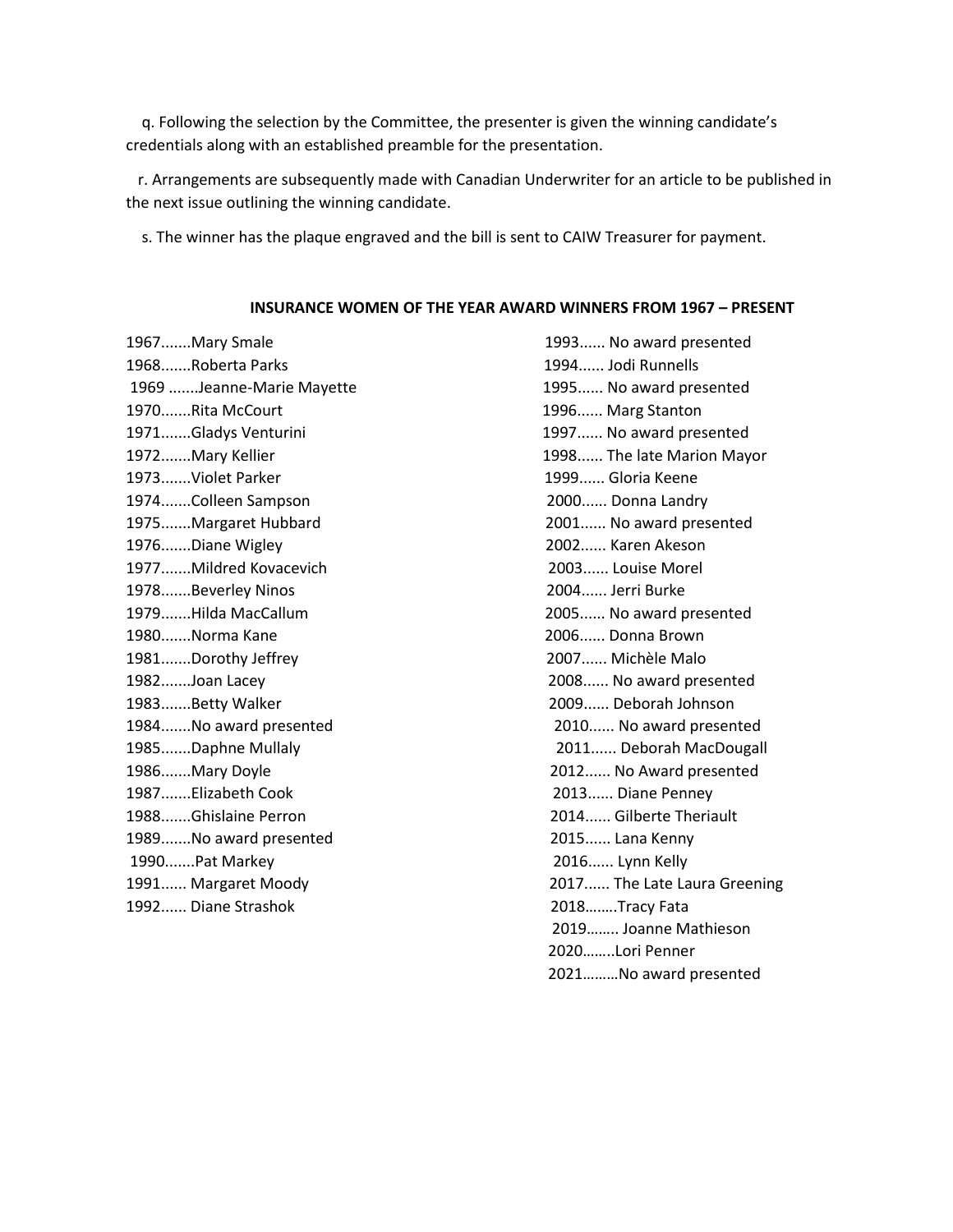## **SAMPLE SUBMISSION FOR INSURANCE WOMAN OF THE YEAR**

Sample Letters:

April 29, 2003

Attn: Felicity Alexander Insurance Brokers Association of Canada 155 University Avenue, suite 1920 Toronto, ON M5H 3B7 Re Insurance Woman of the Year Award – Jane Doe

Dear Madam, It is with great enthusiasm that I join with the Local Association of Insurance Women to nominate Jane Doe for the Insurance woman of the year award.

When I joined Local Association in 1990, Jane Doe held the position of First Vice-President. She is one of the leaders who showed us younger ones the way to keep our Local Association alive and well.

I saw Jane Doe climb the ladder through various and numerous projects where she remained constantly dedicated to Local Association objectives. As example of her great heart is one of her projects in 1993.

She converted our annual Christmas dinner {a party} into a Charity Auction {an industry event}, thereby raising funds for two organizations that help women in need. Since then, our Local Association has contributed funds to these organizations.

Jane Doe did not stop in Local city. She brought her high level of commitment to the national level and was elected President of CAIW in year 2000. Given her high level of involvement with Local Association and her job, one may have thought she had her hands full. Not Jane Doe. In 1996, after years of work, she became Most Loyal Gander of the Honorable Order of the Blue Goose International.

We were very proud to say that our Jane Doe was the first woman President of the Blue Goose in Canada. Of course, Jane Doe continued to excel in her job and became co-owner of Smith et Doe, an independent adjusting firm that she co-founded. Today, her attitude in confronting a personal battle is but an example of Jane Doe's strong will, determination and positivity.

I have no doubt that naming her Insurance Woman of the Year will boost the energy of all those who know her and who strive to follow in her footsteps.

We have enclosed some detailed information about Jane, her commitment to the Industry, her peers and CAIW and, I am sure you will agree a most worthy candidate for this prestigious award.

Yours sincerely, Past President of Local Association (1994 -1995)

Ms. Jane Doe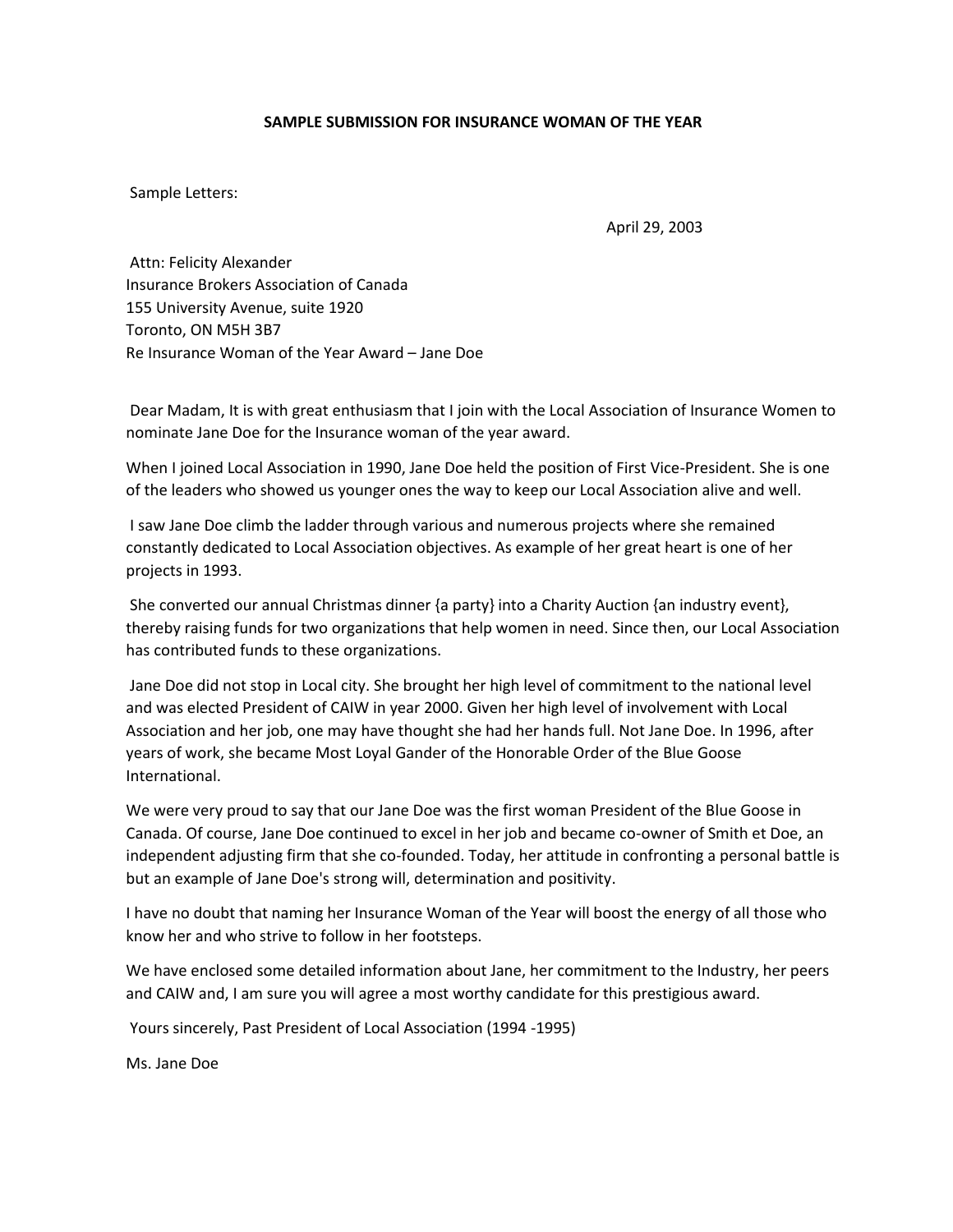INDEX (may include) Various letters from her co-workers Professional Associations / Charity Work etc Curriculum vitae

Mr. John Smith April 15, 2003

To Whom It May Concern

Re Jane Doe

This is to gratefully acknowledge the key role of Jane Doe for her ongoing work with the Local Women's Insurance Association as well as the Canadian Association for the past 20 years. In my mind Jane Doe was one of the most influential women in {name city} who has worked and contributed at all levels of Insurance, donating her time and concentrated efforts to bring the Insurance Women into modern times.

I met Jane Doe some 20 years ago and since then we have gone from coworkers, to friends and eventually to business partners in our own Insurance Adjusting Company. Without her, we would not have gotten through the hard times

. She is most deserving of the award to bestow on her this year and I wish her all the best and a long and happy life.

Yours Sincerely,

John Smith President Smith & Doe Inc.

Jane Doe - Summary or Narrative of Accomplishments.

Jane Doe has made history in the Local Pond of the Honourable Order of the Blue Goose International by being the first woman elected to the position of Most Loyal Gander (MLG). At the time, she should have been named "Most Loyal Goose" but most of us just called her "Mother Goose" and she fitted the title perfectly.

As a Past Most Loyal Gander myself and Past Most Loyal Grand Gander at the International level, I am proud to say that I was the one who brought her within our Order in 1990 as soon as women were allowed to join in, pursuant to an amendment to our Constitution, which was adopted, very narrowly I must say, at the Grand Nest Convention held in Long Beach, California, in 1989. However, she never reciprocated by sponsoring me for membership into the Local Insurance Women Association... Jane Doe has always liked to take on many challenges in her career and therefore she played a distinctive role in opening the door to many women who are today very active and greatly appreciated within the Local Pond As "Mother Goose" of the Local Pond, Jane Doe played an important role in the years following my election to the International level (Grand Nest) in Edmonton in 1993 and also in the early stages of the organization of the Grand Nest Convention held in Montreal in 1998. The trinity of virtues of the Honorable Order are Character, Fellowship and Charity; Jane Doe is without a doubt a person who possesses each of these in profusion and therefore greatly deserves her place in the history of the Local Pond Marc Thurber, PMLGG April 2, 2003 Curriculum Vitae PROFESSIONAL ASSOCIATIONS Local Association of Insurance Women 1986-1987 Chairperson of Publicity & Liaison Committee 1987-1988 Chairperson of Publicity & Chairperson of the Carse-Vanderkolff Committee